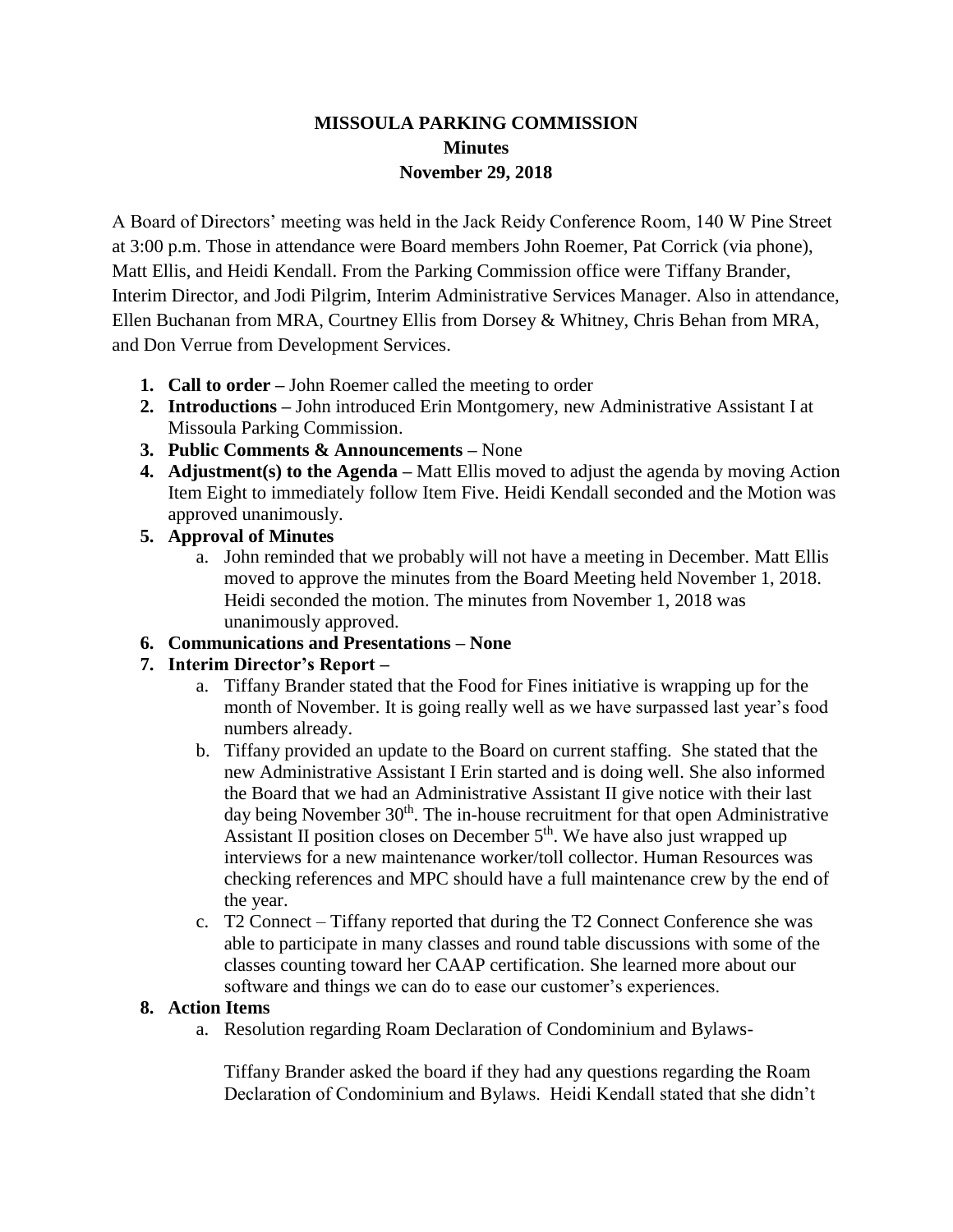have any specific questions but would request a cliff's notes version for clarification. Courtney Ellis provided the following: \*\*Transcribed verbatim, for clarity\*\*

Courtney: I'm so glad you asked. As Tiffany mentioned, these have been pretty heavily negotiated for many months now. The high-level over view is the  $\alpha$  declaration – the job of the declaration – is to create the condominium. It creates both of the units and it identifies which items are, what are called, limited common elements appurtenant to each of the units. So those are items that are –

Heidi: So when you say, excuse me, when you say both of the units – what do you mean both of the units?

Courtney: So in this particular condominium, there are only two units. So there is the parking garage that the city will acquire and then there are a variety of other spaces, both on that level and below and above, and all of the remainder of the whole building will be retained as the other unit – what we call the commercial unit. So that has retail space and a lot of storage space, residential housing, and related amenities. So the limited common elements are items that are outside of the unit boundaries, but related and really benefit just one or the other of the units. And then it also identifies the general common elements. The general common elements are elements that are outside, generally speaking, of the – and everyone please forgive our handwriting – that are also outside of the unit boundaries, but are for the general benefit of the condominium project as a whole. Those are the items that the commercial unit owner and MPC, as the parking unit owner, will each contribute to the costs. And those costs are allocated based on the relative square footage of the unit. That's kind of the high-level overview of the declaration. The declaration has been -- it's because of the way that the design works and where there are all of these, kind of, storage spaces that belong to one unit but are located on the other unit. I'm sure that you've noticed the descriptions of the unit boundaries are very long and kind of painful. But, essentially, the parking unit consists of the concrete box – and it does not include the veneer on the outside – the exterior walls, but it's the concrete slab exterior up to that veneer. It goes up to the bottom of the drop ceiling. I don't know if you guys have been in there, but it's kind of neat. I haven't seen a parking garage with a drop ceiling like this – it looks kind of nice. And then it goes down to the bottom of, I think it's a 2 inch concrete topping slab. It's the poured concrete surface that's poured on top of the structural bottom of that level P1. Exterior to that, above the drop ceiling there is a fire suppression system that serves essentially just the parking unit of the city. There's some electrical wiring that supports just the parking unit, so the lighting and some of the signage – if that will be lit up – and the other electrical needs just of that parking unit. And so those will also be the responsibility of the parking unit. The general common elements that the parking unit is proportionately responsible for – this has gone through quite a bit of discussion and negotiation, and there are – you'll see they're laid out in section 5 of the declaration. It's essentially – and there's some kind of movement on this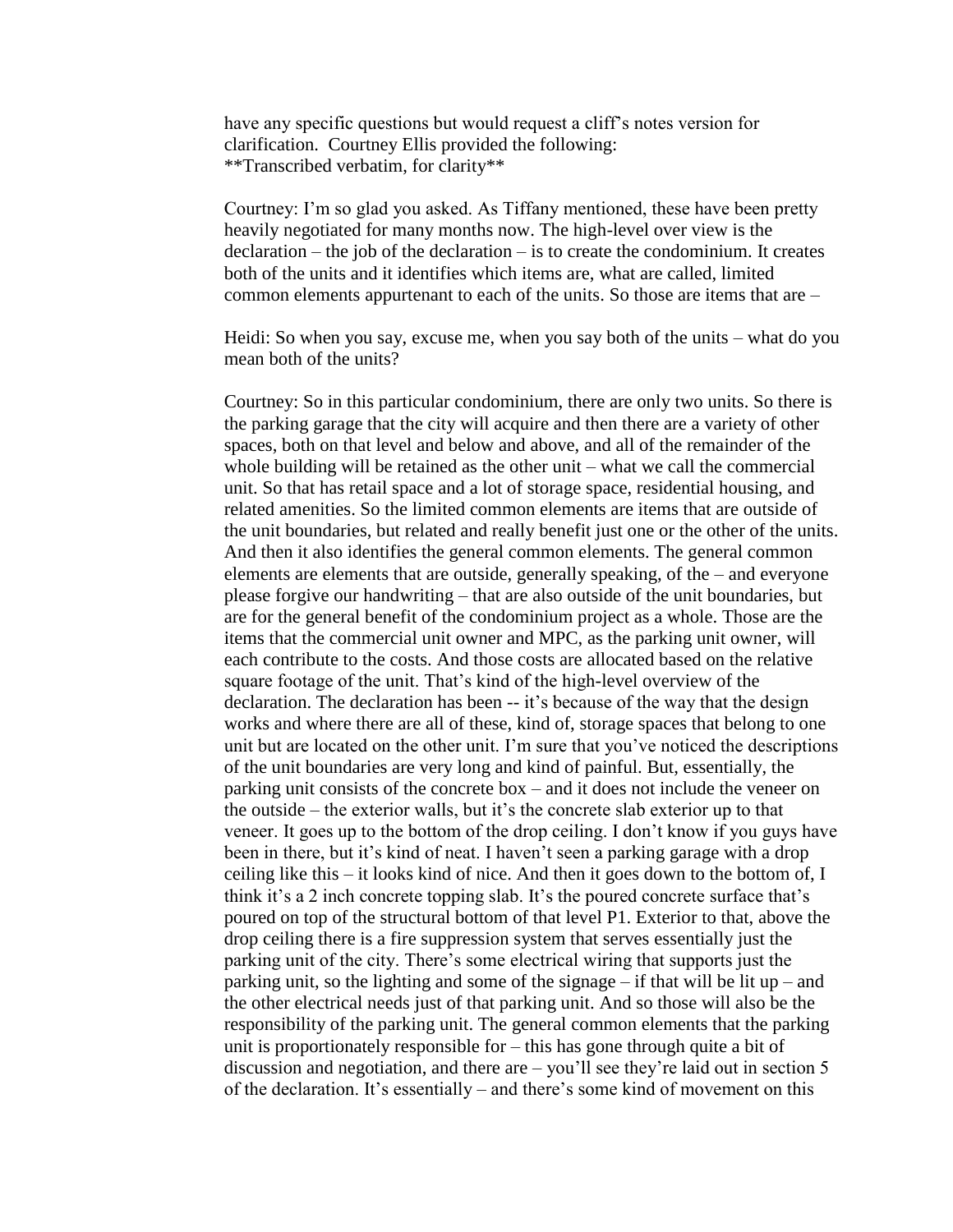still. We're still working out details. The general common elements include this – there's a waterproof membrane that is above, and Don can describe this better than I can, I think, but there's a concrete precast plank that is a structural element, correct me whenever you need to. Above that is a waterproof membrane that protects the concrete pre-cast plank and everything below it. So below that plank is the space between the plank and the drop ceiling of the parking unit and then under that is the parking unit. So it is critical. It's below a fairly elaborate drainage system that helps the drainage from an indoor courtyard as well as from another kind of fully-enclosed courtyard that's not the central courtyard but off kind of toward the south. So that waterproof membrane, we pushed back quite a bit on it. The argument, and I think that it's, it's a fair statement to say, it protects the parking unit from the effects of any water drainage that is not moving through the drainage system, or as it's moving through the drainage system. So that is a general common element. The, I think we're still working back and forth a little bit about the way the portion of the pre-cast plank above the parking unit is characterized – whether or not that is a general common element or whether that is part of the commercial unit. And there are things like the space between the drop ceiling and the concrete, some of the landscaping that's outside of the building, but within the property boundaries. And then there are some other things that are property owner requirements that aren't inside the property boundaries, like snow removal on the sidewalks. That kind of stuff will be treated, in terms of allocating costs, as a general common element.

Tiffany: So, with snow removal for example, we would be responsible for our percentage, which is like 16 - point something percent of the entire bill. In the future we might offer to do that snow removal as a service that we would charge for, but we would have to have the staff to be able to handle that much sidewalk right now, so just as an example.

\*\* End of verbatim transcription\*\*

Matt Ellis requested an update on previously discussed construction issues and how they were resolved? In response, Tiffany Brander asked Don Verrue to speak with the Board in that regard beginning with the original permitting process and how P1 was classified.

#### \*\*Transcribed verbatim, for clarity\*\*

Don: Yeah. So when the architects submitted plans for this, they chose to have a P1 parking area – flat, which is accessible by building code. I cannot explain why they chose that, although if you think about it, it is a covered parking garage. You know I've used the Seattle parking garage a few times and it seems like those levels are flat – if you've been in there. They're all covered, so they're not exposed to the weather. So maybe that's why they chose that particular thing. I think it's easier to construct, too, versus a P2, which does have some sloping to drains. But, see, if you think about that, P2 is a slab on grade. It's got  $-$  it's on the – so now you go to the second level, you bring in these panels – they put these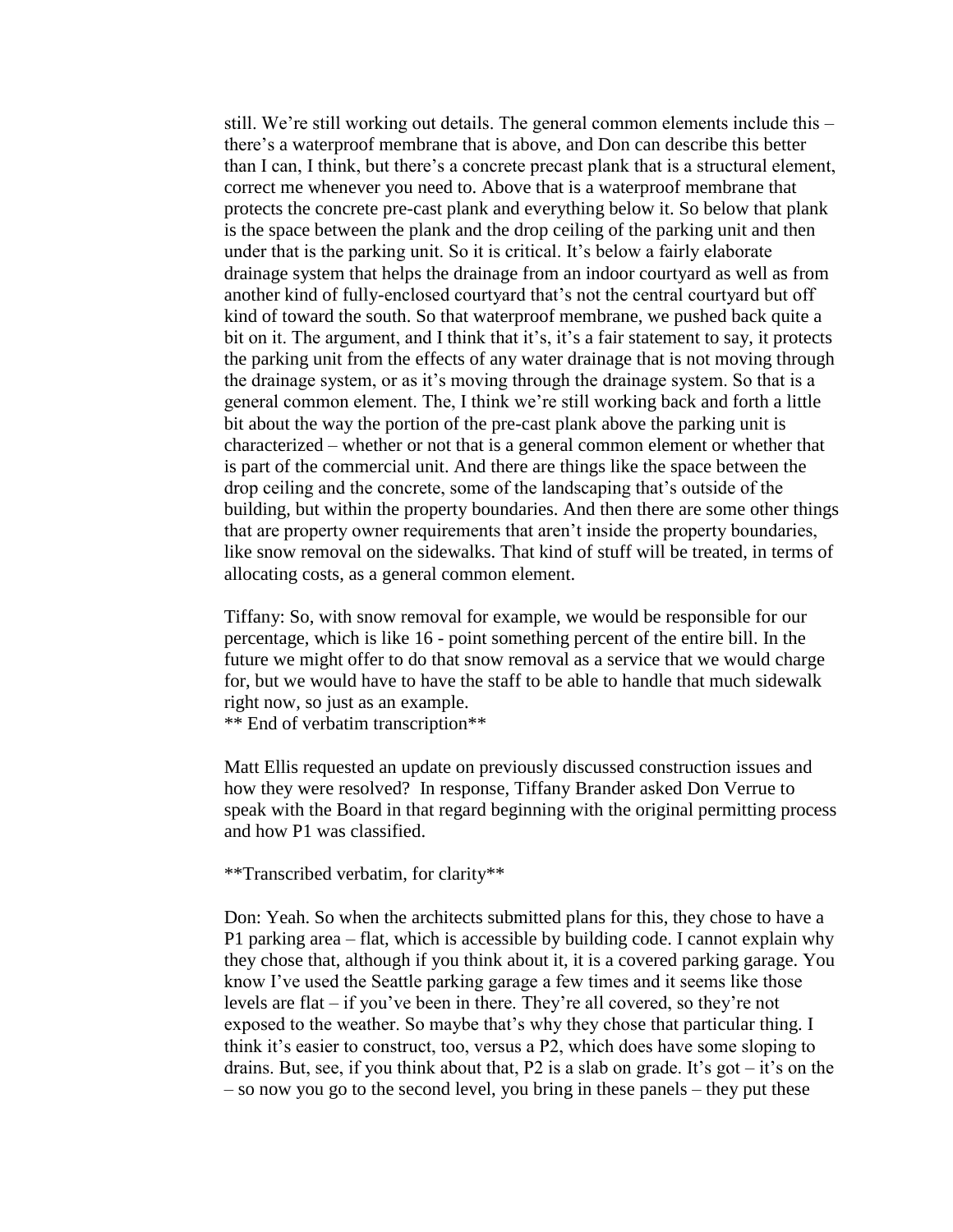panels on top, and they're pretty flat. Sometimes you get camber to them, but these – they had some camber, but they were engineered to not to go flat. And then the topping was 2 inches on top of that, which couldn't – you couldn't technically slope topping because once you slope it down to zero then you've got – you know, concrete doesn't adhere to concrete unless you do something special to it. So you've got the 2 inches of concrete, which are the topping – concrete topping the structural panels. So it was probably easier to construct it that way. And they were probably sure they wouldn't get much rain in there, which is probably true because it's totally covered, you know. You might get some from cars – get wet snow coming in. And we had a lot of discussions about that. You know, how much water are you really going to get in there? I don't think we really know, for sure. And then what happens to that water – when you bring a car in that's got a lot of wet snow underneath it, it's hard telling what's going to happen there. But the heat from the car is going to melt it, and then as it drains away from the car, if it's really cold it might just freeze. It probably wouldn't make it to the drains. Because I think they determined it's like 7 degrees colder inside there than outside. It's like a refrigerator in there. Once you get all that concrete inside and cold, it stays cold. So it's only going to be a few times – there is minimum time throughout the whole year, especially in the winter that we may have some experience with some ice. Otherwise, you probably won't experience any kind of ice in there. So is that --?

Tiffany: Yep. So because it was approved as an S2 that doesn't require slope and drainage – that's why they were able to build and it is up to code. So we discussed our concerns about cleaning and when we're cleaning where do we put it if there not proposing any drains? So, Don worked with them on a test that I can't quite recall the name of– water flow – describing how much was going in it that they did?

Don: So they had an engineer design the drains, but he designed it as if it was exposed. So the drains are much bigger than we need. But the drains are there, just like Tiffany was saying. You know if they need to wash some down, they got to drain the – clean the surface into this drain.

Tiffany: They're not there yet, but they have committed to installing 8 drains and they'll be working with development services on the requirements for getting those installed and in. So we will have drains. I have been working with Tim Haahs, they're a consulting company, based on a request not to work with Kimley Horn on this particular project – just due to some conflicts or possible conflicts of interest. So I have been working with Tim Haahs on a maintenance plan. So they're getting a proposal ready. They're reviewing all of the documents – just all of the building plans, all of the plumbing, all of the electrical, structural, everything that they were able to provide us that we'll go ahead and take a look at and then determine what a proposal would be for them to come back and give us a maintenance plan. Just to make sure that we are – we haven't done a garage like this before. All of our garages have drains, they have slope. So we just want to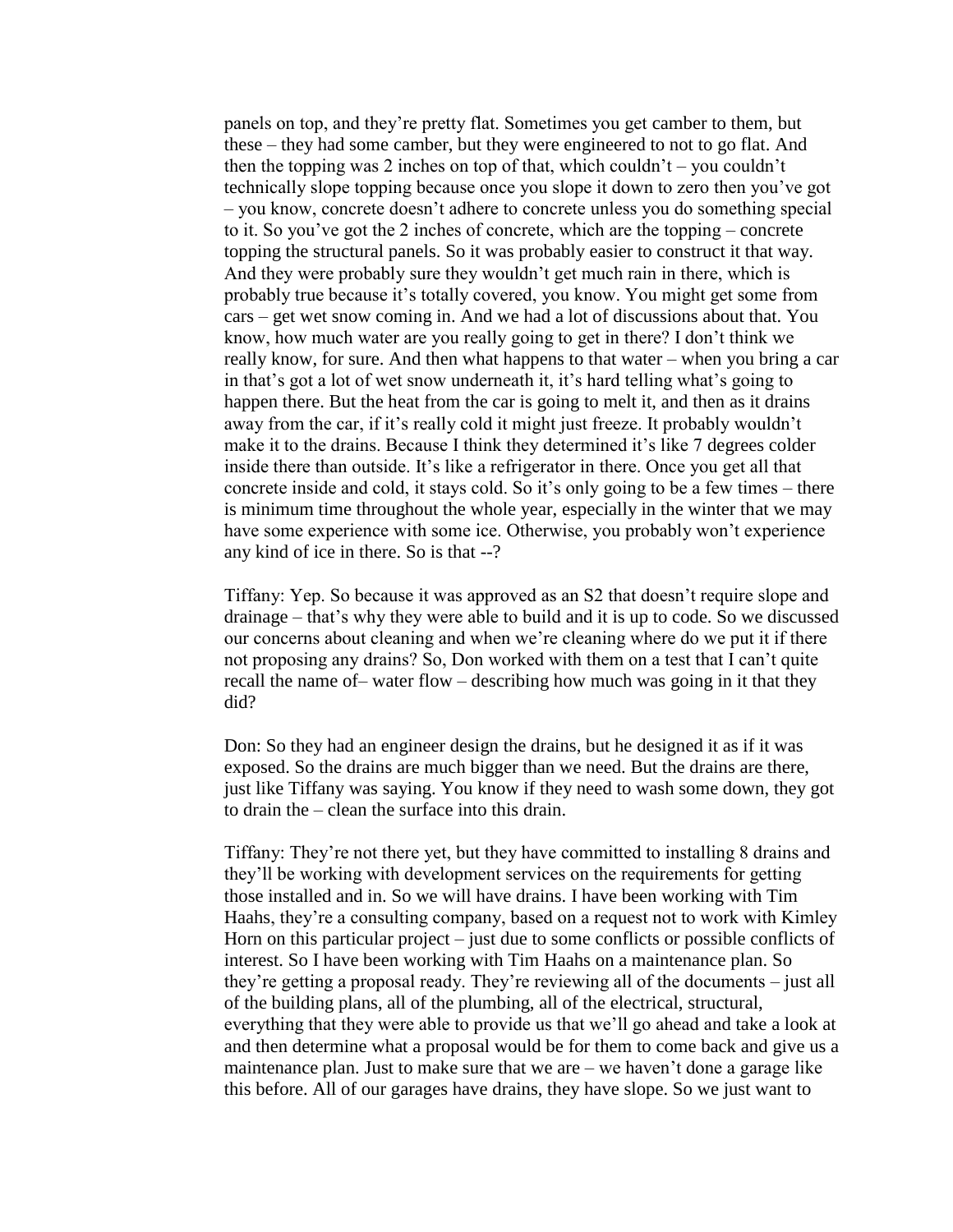make sure that we are keeping the garage in as clean and safe a condition as possible. And so we're waiting on that proposal and hopefully we'll have it here soon. Just to make sure we're keeping it safe.

Matt: And then we say we've got more work to do. So what exactly do we still have to get done going forward?

Tiffany: On these documents, or in order to open the garage?

Matt: On the documents.

Courtney: On the documents side, we're waiting for comments back. We sent these mark-ups around after meeting on Wednesday before Thanksgiving and Monday and Tuesday of this week. So they may come back with some comments or some questions we may need to have just a couple things ironed out. One thing that is still a little bit open is insurance. We're still just working through kind of making sure we're all understanding what the appropriate insurance for the association to have is, and how that is most fairly allocated.

Matt: Well we don't expect anything radical to come back? We're far enough down the road that…

Tiffany: Yeah, at this point, definitely and you know it will be changes to the exhibits – that sort of a thing. From my end, I went and walked through with both Jims – so construction Jim and Jim McLeod on Tuesday and we walked through the garage and we just talked about things that still need to be installed or repaired. There's a couple of patches that they're going to grind down for us. There's – we'll have one shared exit vestibule that goes off of the back of the building, because all of the doors are access controlled. So you can get out, but you can't get back in. So if you're a parker in an hourly area that's going to Kiwanis Park, you can leave through a back door, but the entrance is only for tenants of the building. So they would have to then redirect and go all the way out and around. So we do have one common area there that we'll be able to direct them to, and I spoke with Jim about putting signage on all of the doors. And they're going to work to design that in accordance with everything else that Roam has. And, so, there will be signage on the doors that say, "No return", "Public Access", that sort of a thing. So that hallway there is still – it's still pretty under construction, but it's out of the area that Development Services will be reviewing for temporary occupancy. But, I did speak with them and within the next week or so, it should be complete – not necessarily complete, but there won't be any exposed wires or anything like that. So it will be safe for people to come and go from. The striping is all done, the lighting is done, and Don can talk about the inspection and what still needs to be done from that, but there is just very minor things – a security globe that needs to be installed. They are very open to all of those things. We have one hose bib that is remaining to be installed. They said by,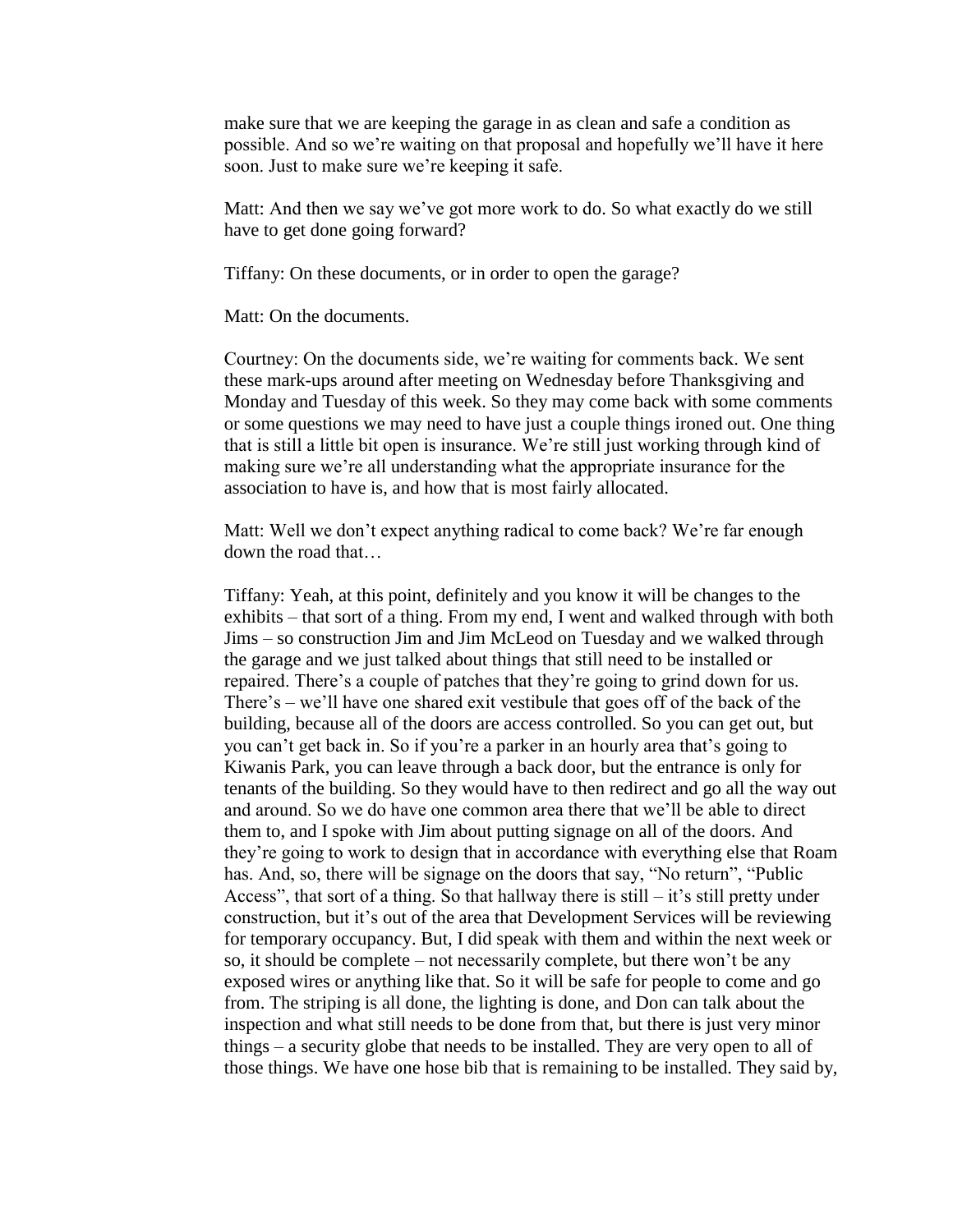not this Friday, but next that should be installed. So they're very—they're working very quickly on anything that has come up thus far.

Matt: The city is comfortable with all of this – where we're at?

Don: The MRA?

Matt: Yeah

Tiffany: Don, did you want to talk about the inspection for TCO?

Don: Yeah. So as of about an hour ago, the building inspector told me everything was good enough for temporary C of O. So what we've had there –when they constructed that, we have 2 building permits there. One is for a podium build, which is the 2 parking garages – it's like a big foundation for the structure above, but we want to get a-- we gave a building permit for just the podium – the two parking garages and there was a reason for doing that. And in this case it's going to work out pretty good because then we can get what's called a conditional Certificate of Occupancy, which is what we call it, not a temporary. And the condition is, on this one, this one  $- P1$  is okay, but P2 is not ready yet. So the condition is we can give this for a period of time until the rest of it is finished. So once P2 is done, then we can actually get a C of O for that podium – that box, you know that foundation for the structure above.

Matt: Great.

Don: So we have—in order for us to get this conditional C of O, we've worked with other departments like Fire, Engineering – make sure they're okay with it, and Building Division. So there's 3 departments that really look at this first. So as of today we all came into agreement that we can certainly issue that so we can start preparing it for tomorrow. There are a couple of things left, which they are going to fence off so that it's not access to anybody. But, I'm thinking that by the time they open, it'll probably be done, which we're comfortable with.

Tiffany: In P1?

Don: P1, yeah. So P1 we can try to put together the conditional C of O tomorrow.

Tiffany: And then once we have that, then we can move forward with everything else. We're close. I've been telling the concerned citizens who have been contacting us that we are hopeful to open the second week of December – ish. There's a lot of concerns about students parking and leaving for the holiday and then those vehicles sitting there, which is also a concern in that the ordinance states that you can't park for longer – you can't leave your vehicle in one space – a public space – for longer than 120 hours. So that's a lot of people that would have to be towed away if they're left there.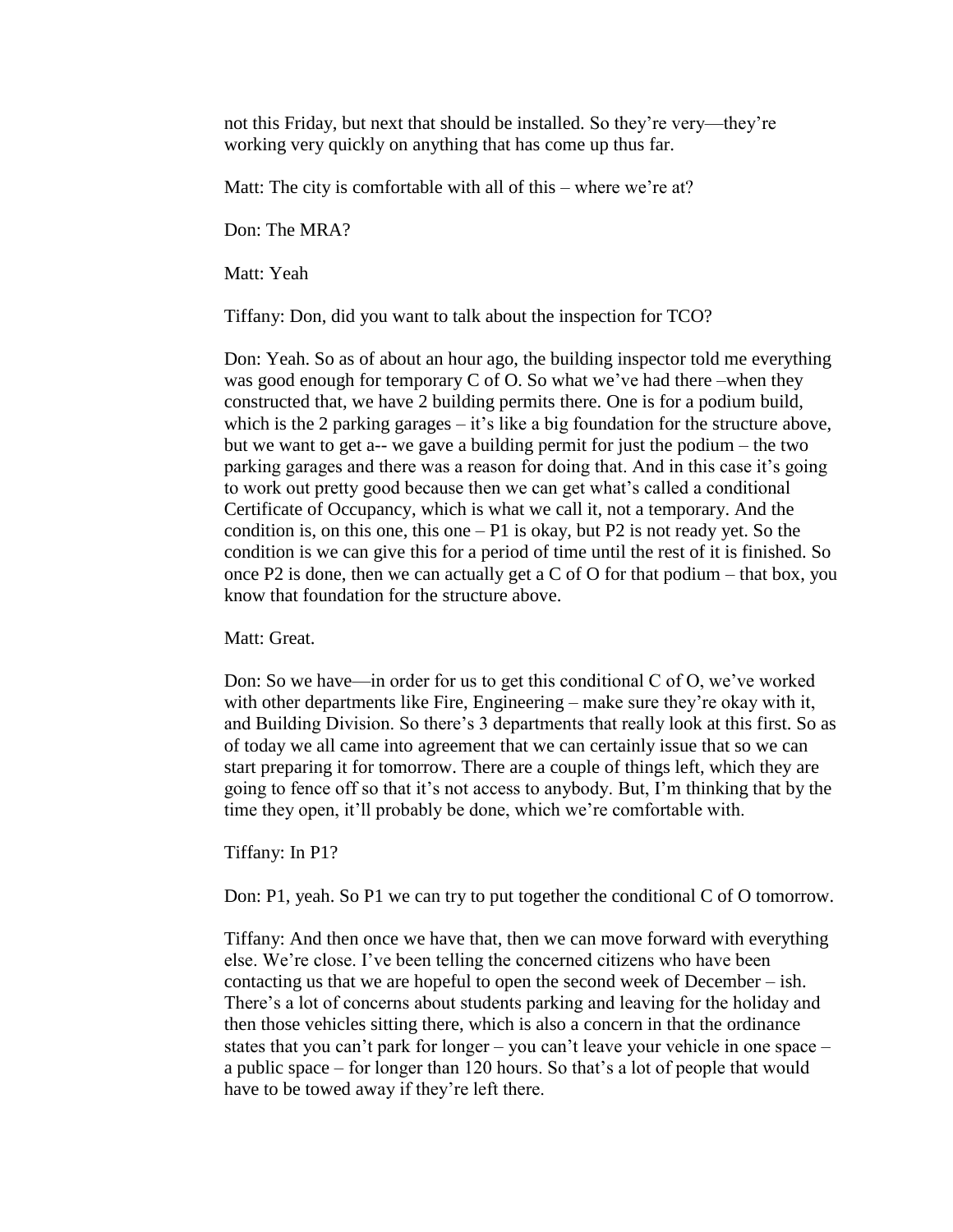Matt: Well, I know this has been a complicated deal so I appreciate everyone's work in this room. And I know you've spent a lot of hours on it.

John: Okay. So the only concern that I have is one that was raised by a board member that I had hoped would make it here today, Don, and that would be just a brief letter that just outlines where you came from and how you arrived at the international code and so forth and so on. We really feel like, as a parking commission, that we just need that back up. So I respectfully request that. If you have any question—

Don: Can you give me a little more detail? I mean where we came from? That was—

John: Well the decision was made to go around state code, which would have had drains and everything else and so forth on the floors. And to adopt the – I don't remember the code name – but it's international code for this project. We just want to make sure that we have our tutus covered a bit on that because it's certainly not a direction we would have taken it on our own. And we just, I don't know if we'll ever need such, but we would like it to be understood we did not—

Don: Actually—

Tiffany: I think—

Don: Actually, we did not go around state code. We have to abide by state code.

John: Okay, well—

Tiffany: I think the email, or the request is basically that when you chose to go with the international building code, it states that the garage is allowed to be flat. Because it is flat, there is no drains. But then with the Montana State Code, and if there are drains then there has to be slope. And so I think it's just the difference between those two – of the state plumbing code and then the international building code. And I think the question is coming from—so many meetings with you—the one we had in the Hal Frasier Room where we asked who makes the determination to go with the international building code standards instead of the Montana State Plumbing Code standards for slope and drainage. So I think just something that says that  $-$  yeah

John: The reasons why

Don: I see what you're talking about.

Tiffany: I think it will also be helpful in the future when—because obviously we know we're going to have more public – private partnerships, and it will be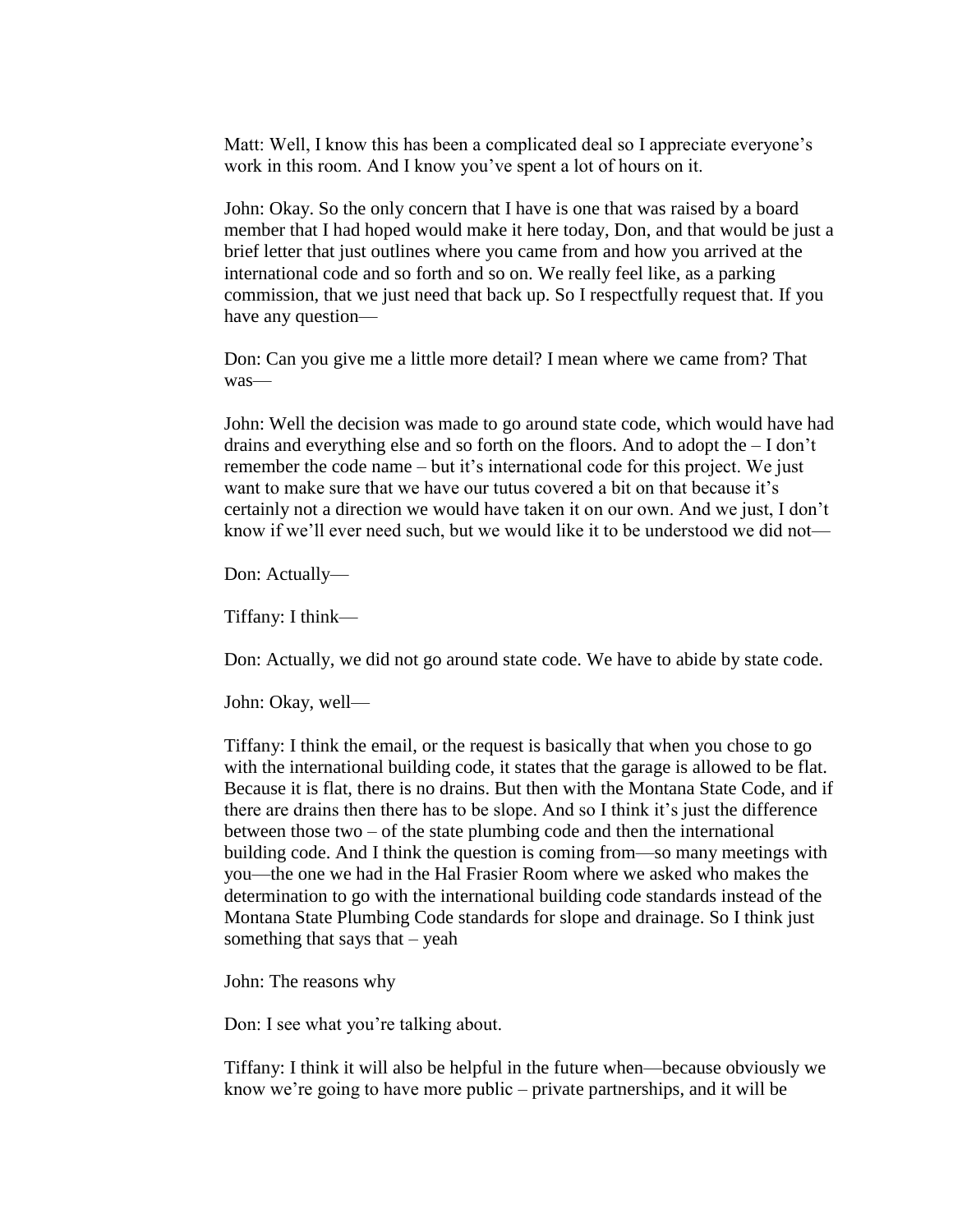helpful for our department – especially if I am no longer the director and if we have someone else coming in after the interim period – to understand what happened with this garage and how we can avoid – maybe not having drains in the future. Or just to understand. Since you'll be gone, as well. How we got to where we're at and how we can make those partnerships easier in the future.

Don: So you're talking about the plumbing code and the international building code? And the plumbing code is a national code, too, just adopted by the state. Uniform plumbing code. The international building code is also adopted by the state. So you think it was a conflict? I don't see it as a conflict. But I'll send you a letter.

John: Well, I'll just say it was a surprise. But I would very much appreciate that. That would help us a lot. Thank you.

Don: You bet, yeah. I can just send that to Tiffany. John: Okay. We have before us a resolution to consider. Are there other questions from the board on the matter in front of us? \*\* End of verbatim transcription\*\*

With no further questions from the Board, Jodi Pilgrim read the Resolution for the Board as follows:

Be it resolved by the Missoula Parking Commission of the City of Missoula, Montana (the "Commission"), as follows:

Section 1. Recitals, Authorization and Findings. Pursuant to a Development Agreement dated January 12, 2017, by and among Lambros Farran Apartments, LLC (the "Developer"), the City of Missoula, Montana, the City of Missoula Redevelopment Agency and the Commission, as amended (the "Development Agreement"), the Commission determined to acquire a condominium unit in the new ROAM Condominium Project to be used for public parking purposes (such unit, the "Parking Unit"). Construction on the Parking Unit is nearly complete, and the Commission has negotiated a Declaration of Condominium (the "Declaration") and Bylaws of the ROAM Condominium Project (the "Bylaws") with the Developer. Copies of the current drafts of the Declaration and the Bylaws have been provided to the Board of the Commission.

Section 2. Approval of Acquisition, Declaration and Bylaws. The Commission hereby approves the acquisition of the Parking Unit, subject to satisfaction of all conditions in the Development Agreement. The Commission further approves the Declaration and the Bylaws in substantially the forms provided to the Commission, with such changes as may be approved by the Interim Director. Each of the Chair of the Board and the Interim Director is authorized to execute and deliver such documents and certificates as may be necessary or desirable in connection